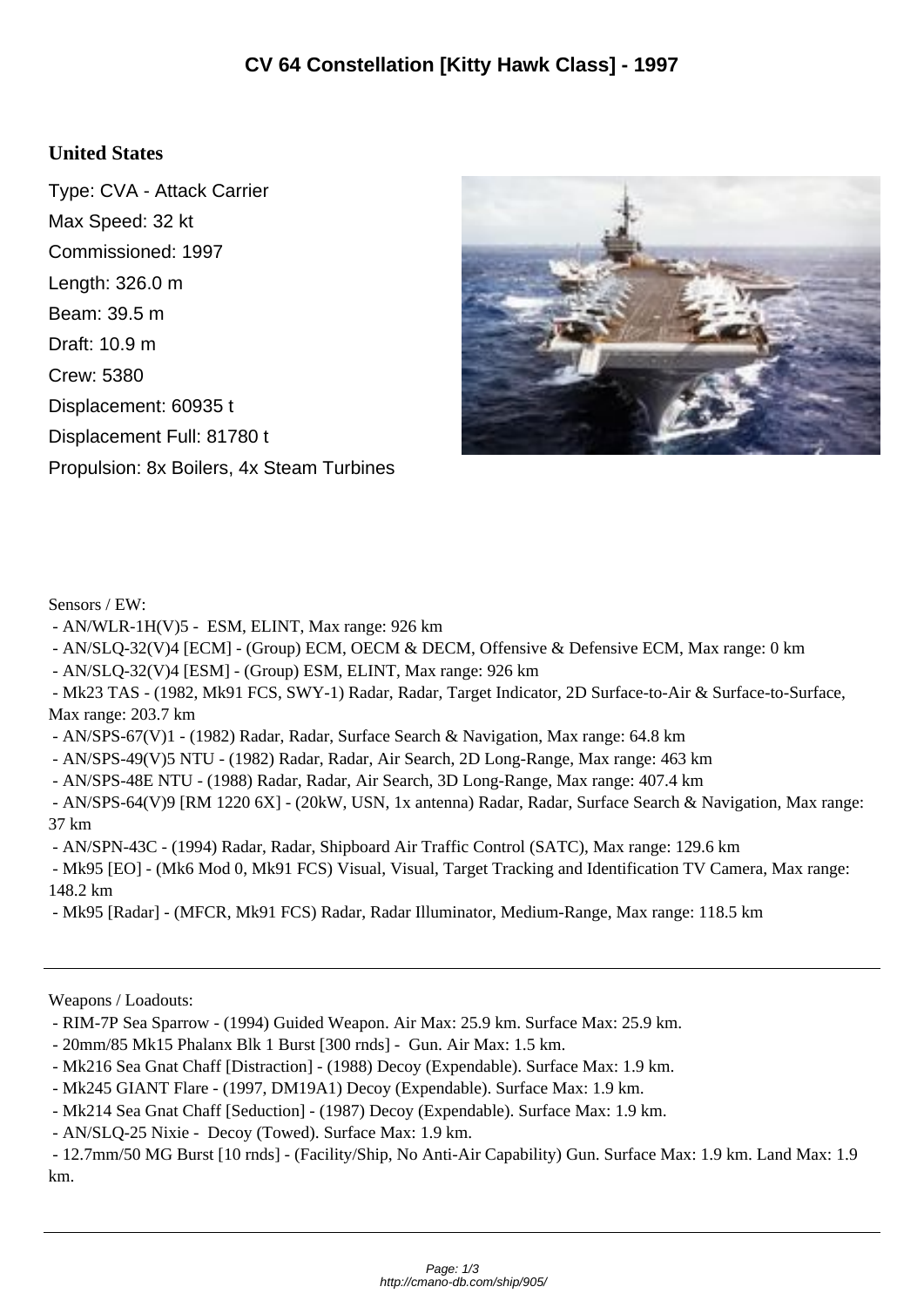OVERVIEW: The Kitty Ha[wk class supercarriers of the United States Navy were an increm](http://cmano-db.com/ship/905/)ental improvement on the Forrestal-class vessels.The biggest differences from the Forrestals are greater length, and a different placement of elevators; two are forward of the island, one is aft of the island and another on the portside stern.

DETAILS: Three different shipyards were used to construct the ships. Kitty Hawk was built at New York Shipbuilding Corporation, Constellation at New York Naval Shipyard, America and John F. Kennedy at Newport News Shipbuilding. John F. Kennedy is similar to the earlier units in flightdeck arrangement and propulsion, but has enough differences that she is often placed in her own class. Propulsion consisted of four Westinghouse geared turbines, 280,000 shp, four shafts with eight 1,200 pounds per square inch (8,300 kPa) Foster Wheeler boilers.

The first three units were constructed with a Terrier surface to air missile system. The supporting missile launchers and AN/SPG-55 radars consumed a large amount of space, while at the same time duplicating the capabilities of the air defence escorts, and were later removed. John F. Kennedy did not have Terrier and was built with the shorter ranged Sea Sparrow, Basic Point Defense Missile System (BPDMS). All were eventually equipped with NATO Sea Sparrow (NSSM) and Phalanx CIWS for self-defense. In 2001, Kitty Hawk received two Rolling Airframe Missile launchers replacing the forward Sea Sparrow and Phalanx CIWS equipment.The SLQ-32 Electronic Warfare Suite was added as part of the Service Life Extension Program (SLEP) on Kitty Hawk and Constellation.

America had several differences from the lead units of the class. Instead of two forward anchors, one on each side, America had no starboard anchor and an additional anchor astern, a change made to accommodate the AN/SQS-23 sonar. America was the only post-World War II U.S. carrier to be built with sonar, though it was removed in the early 1980s. She also had a narrow smokestack compared to prior units.

John F. Kennedy (CV-67) was originally scheduled to be the fourth Kitty Hawk-class carrier, but because she received so many modifications during construction, she formed her own ship class and is often listed as a single-vessel class. Kennedy had similar design changes regarding the anchors to accommodate a sonar array, but the sonar was never installed. There were also plans to make her nuclear powered, but since Congress would not authorize it, Kennedy was constructed as a conventionally powered carrier. Her smokestack is also different and tilts outboard to send stack gas away from the flight deck. The angled end of the waist is also different from the other Kitty Hawks, bearing a closer resemblance to that of the Nimitz class. Kennedy is also 17 feet (5.2 m) shorter in length than the other Kitty Hawk-class carriers.

TYPE: Aircraft Carrier (CV).

SPECIFICATIONS: Displacement: 81,780 tons full load || Length: 1,069 ft (326 m) || Beam: 282 ft (86 m) || Draft: 38 ft (12 m) || Installed power: 280,000 shaft horsepower || Propulsion: Westinghouse geared steam turbines, (8) steam boilers, (4) shafts; 280,000 shp || Crew: 3,150 || Air Wing Crew: 2,480.

PERFORMANCE: Speed: 32 knots (59 km/h) || Range: 12,000 miles (19,300 km)

SENSORS: AN/SPN-43A Shipboard ATC || AN/SPS-10B Surface Search Radar || AN/SPS-48C Long Range 3D Air Search Radar || AN/SPS-49 Long Range 2D Air Search Radar ||Furuno Radar || AN/WLR-11 Radar Warning Receiver || AN/WLR-1G ESM || AN/SLQ-17 Offensive/Defensive ECM || MK-95 Electo Optic.

ARMAMENT: (24) Sea Sparrows and RIM-116 Rolling Airframe Missiles || (3-4) Phalanx CIWS.

AIRCRAFT: Up to 90 aircraft.

SHIPS BUILT: Kitty Hawk (CV-63) || Constellation (CV-64) || America (CV-66) || John F. Kennedy (CV-67).